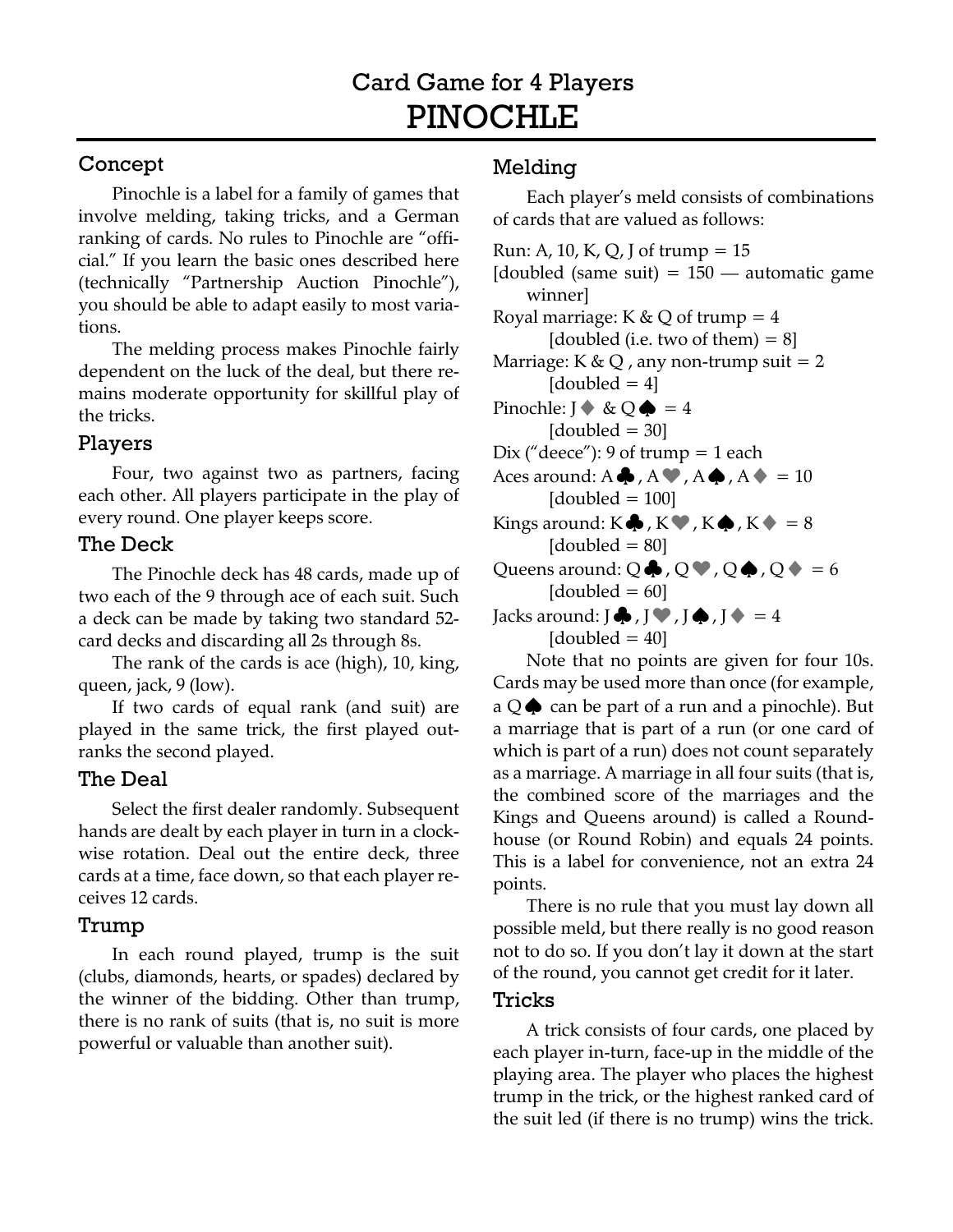Tricks that are won by either partner should be collected by one of the partners so that each team has one (and only one) pile of the cards it has taken in tricks.

At the end of the round, each team receives one "earned" point for each ace, ten, and king (known as "counters") that they have collected. In addition, one point is awarded to the team that captured the last trick of the round. There are thus a total of 25 earned points for each round.

### The Bidding

Beginning with the player to the left of the dealer, each player may either bid or pass. Once a player has passed, she cannot bid again in that round. The bid is a number (no suit is mentioned) representing the minimum number of points (the total of the team's melds and the earned points taken in tricks) that the bidder claims her team can make from that round.

The minimum (and most common) opening bid is 21. Those who make a bid may continue making higher bids in turn until all others pass. Rarely does the bidding exceed 30, although in theory, a team could score far higher in a round.

If the first three players pass, the dealer has the option of accepting the lead with a bid of 20 or of ending the round by "throwing in" (folding) and taking a loss of 20 points. When the dealer chooses to throw in, no melds are scored, and the next player deals a new round.

The scorekeeper makes a note of the amount of the bid and who won it.

### The Play

Whoever wins the bid declares trump and all players lay out their meld (if any) face-up in front of them. After the scorekeeper has noted the total of the melds for each team, the cards are put back into the hands from which they came.

The high bidder then leads, that is, initiates play by playing the first card of the first trick.

The winner of a trick leads to the next trick. Remember that 10s are outranked only by aces.

There are three general rules of play. First, that you must follow suit (play a card of the suit that is led) if you can. Second, if you cannot follow suit, you must play a trump if you have one.

Third, that you must take control of the trick, if possible.

In practice, these rules mean that:

- ♦ If able, you must play a card higher than the card that currently controls the trick, even when that controlling card was played by your partner.
- ♦ If a non-trump is led and you have no card of that suit, you must play a trump, if able. If the trick has already been trumped, you must trump higher, if possible.
- ♦ If you have both a higher and a lower card of the suit led, but the trick has been trumped so that you cannot take control, you may play either card.
- ♦ If you have neither the led suit nor the trump suit, you may play any card in your hand.

#### Scoring

When all tricks have been played, a member of the non-bidding team counts the earned points (also known as "card points": the aces, tens, and kings) in the tricks that team has captured and adding one point if they captured the final trick. The earned points captured by the bidding team may be calculated by subtracting the non-bidding team's number from 25, or it may be separately counted. These points are combined with each team's meld.

If a team fails to capture any tricks, its meld is not counted.

If the bidding team failed to make as many points as it bid, its score for the round is minus the amount bid.

Add the round scores to the current game totals.

#### Winning

The game is won by the team whose score first reaches or exceeds 120. If both teams reach 120 in the same round, the bidding team for that round wins the game, even if the other team has a higher score.

#### Strategy

You may begin with a bid higher than 21 or outbid your partner by more than one, thereby signaling your possession of considerable meld (generally 8 points or more) but without a good